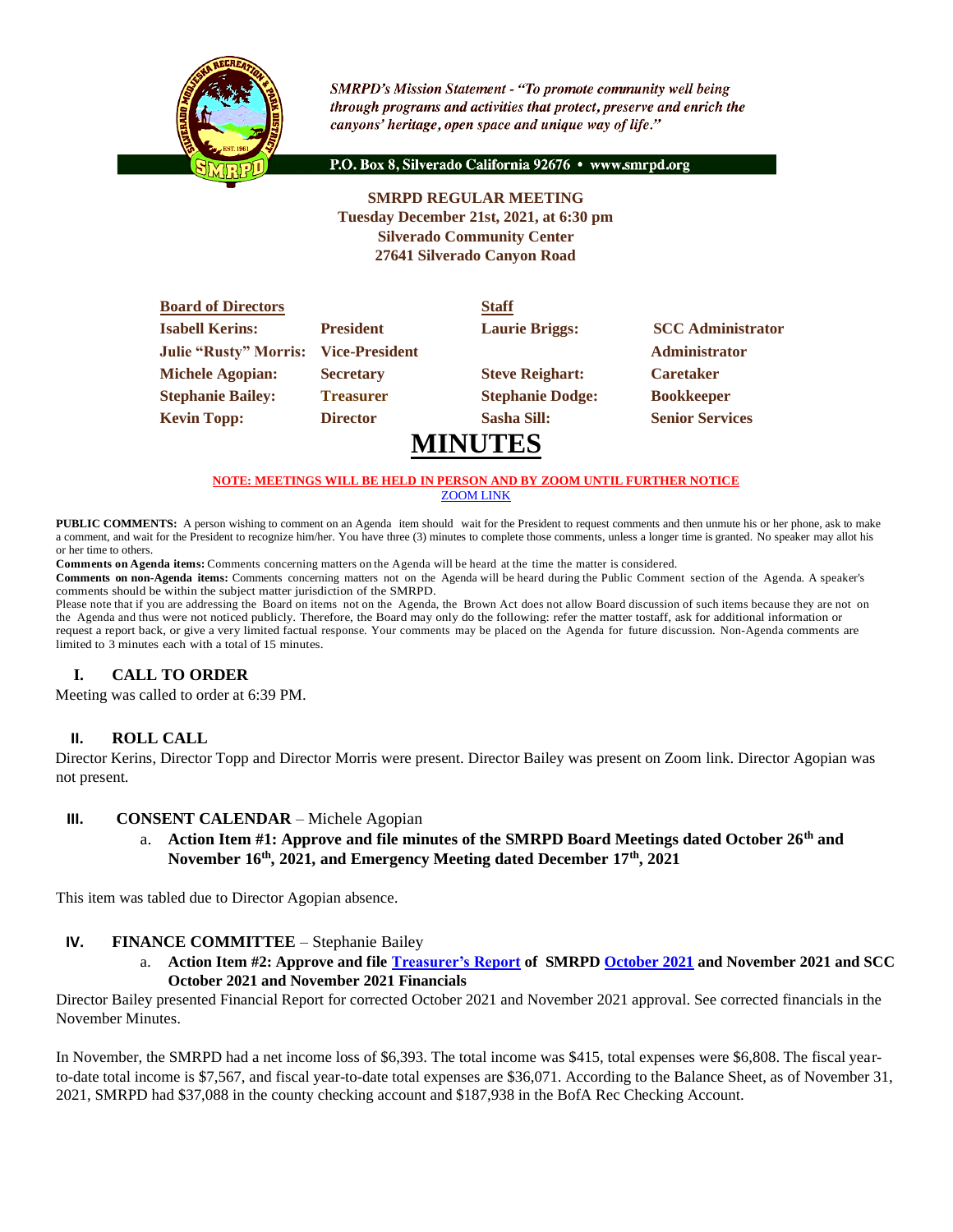In November, the SCC had a net income gain of \$17,867. The total income was \$42,897. Tuition was \$42,397 and the total expenses were \$25,031. The fiscal year-to-date total income is \$155,111, with fiscal year-to-date total expenses at \$136,108. According to the Balance Sheet, as of November 31, 2021, SCC had \$15,315 in the BofA checking account and \$18,052 in the Business Savings BofA Account.

# **1 st Action: Director Morris makes motion to approve Financials for November 2021 as presented. Motion seconded by Director Topp. All present voted aye.**

## **V. OTHER DISTRICT BUSINESS**

(Pursuant to Government Code Section 54954.2 public comments will be allowed during agenda items before Board Discussions. Time limit is 3 minutes *per person limited to one session per person per issue)*

- a. Board Elections Director Kerins reported that Board Elections will be held in December per SMRPD Handbook guidelines, see below.
	- i. Per SMRPD Handbook **Officers:** On an annual basis at the first meeting in December, the Board shall elect new officers. The Board members shall rotate positions of President, Vice-President, Treasurer, Secretary, and unassigned Director. No member shall hold a single position for more than one year without a majority vote of the Board. Majority vote means the vote of a majority of the members of the Board or three members of a five-person Board (*Public Resources Code Section 5784.13*).

**2 nd Action: Director Morris nominated Isabell Kerins for President. Motion seconded by Director Bailey. All present voted aye. Director Kerins abstained.** 

**3 rd Action: Director Bailey nominated Julie "Rusty" Morris for Vice President. Motion seconded by Director Topp. All present voted aye. Director Morris abstained.** 

# **4 th Action: Director Morris nominated Michele Agopian for Secretary. Motion seconded by Director Topp. All present voted aye.**

Director Kerins presents Director Bailey's resignation from the SMRPD Board of Directors. The Treasurer position will be open to Board Appointment. Director Bailey's resignation is effective December 31, 2021. Thank you to everything Director Bailey has done, we are sad to see her go as she has done a phenomenal job in the Treasurer position.

# **5 th Action: Director Morris nominated Kevin Topp for Director. Motion seconded by Director Bailey. All present voted aye. Director Topp abstained.**

b. Ad Hoc Committee on Bond Fire – Update

Director Kerins reported that there was an emergency meeting on December  $17<sup>th</sup>$  for an emergency response due to the Bond Fire debris flow happening. A canyon group coalition was formed of 2 representatives from SMRPD, 2 representatives from ICL and 2 representatives from Fire Watch, 2 representatives from the public and a representative from the Fire Department. 8,000 sandbags were distributed, 51 addresses called in for assistance through this coalition. Emergency egress was performed on private roads, mitigation was performed to protect homes from any future damage, clearing driveways and mucking out mud that was in occupied homes. 15 of the 51 homes were out of scope of work for this round of mitigation, those homes are still on our list. Team Rubicon is ready to deploy to do additional work post next storm series. There are a total of 58 work orders, so 7 were on the list to be completed. Bond fire response will be completed tomorrow by 12 noon.

Kevin McArthur is the head of EOC. Director Kerins reached out due to the storm series coming in earlier than expected. A flashflood watch will be issued earlier, Redcross will anticipate opening an evacuation center if the flashflood warning is called. The community center sits on the floodplain so the community center will not be an evacuation site. If a flashflood watch is issued, EOC is encouraging all residents to make plans to leave the canyons.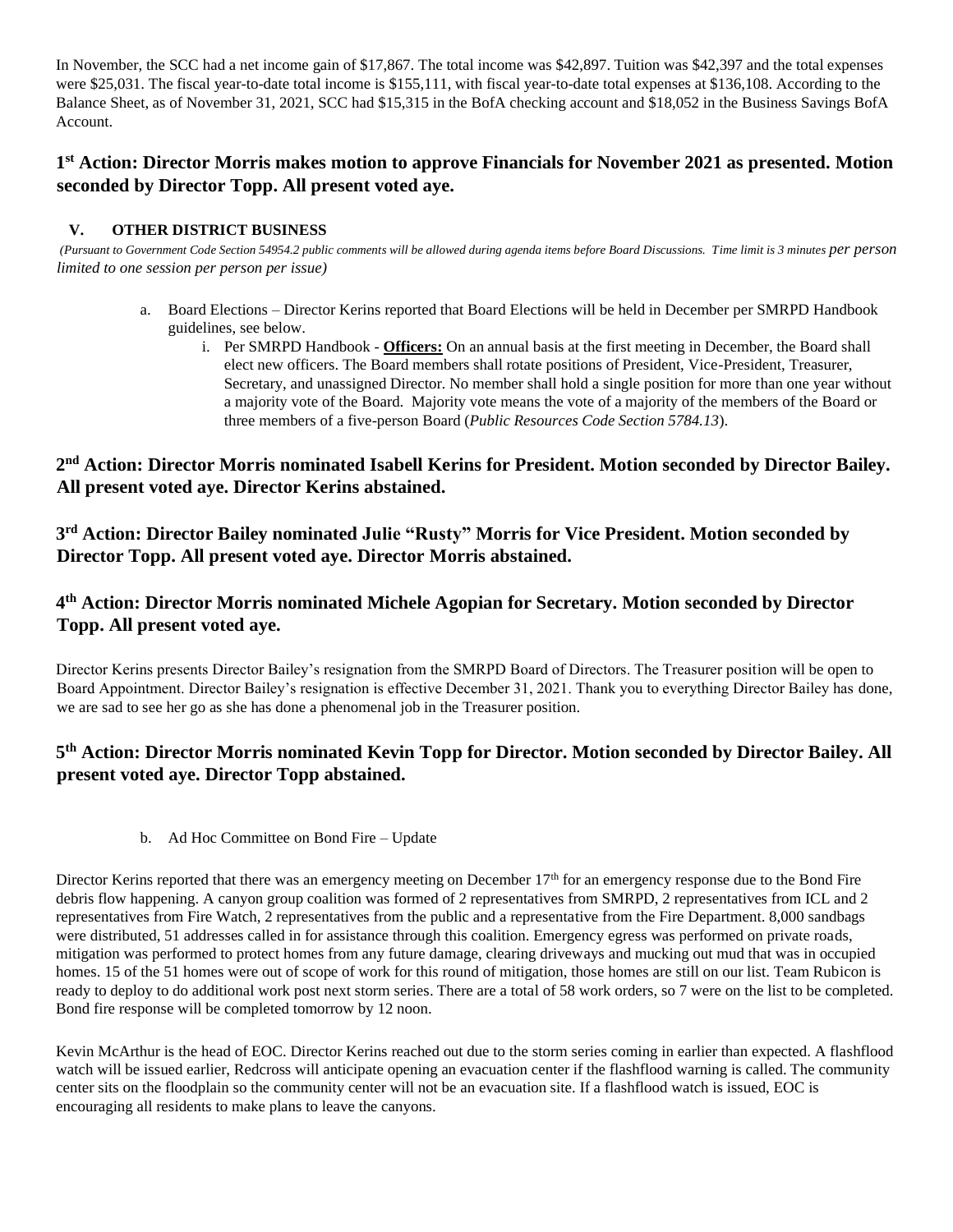SMRPD is the financial arm of the canyon group coalition called Canyon Emergency Response Team, so all funds can be filtered through the County. A debrief will happen post storm clean up.

#### PUBLIC COMMENTS

Linda May – Total volunteer effort would be there during a disaster; this is not the first time that the canyons have come together. Evacuation and emergency shelters – we have been evacuated a number of times and normally the process takes you out of the canyons. Residents have learned to be wary of leaving due to wanting to get back into the canyons sooner than gov't officials will allow for. The Community Center should be open during an emergency due to this being a community building. Linda repeats "out of scope" as described above, this clarity is good, however communicating this to the community needs to happen and why certain people are not getting the help they need.

Tom Rieser – As a first responder, our job is to save lives, property or environment. We are trained for swift water rescue; however, we are forbidden to go near that water. Evacuation orders are put in place to let first responders do their job properly, people should evacuate so the FR can get the necessary equipment in your area. People should not be going in and out of the canyon, if residents want to shelter in place, then you prepare and stay in place, as a FR we may not be able to get you if you choose not to evacuate.

POI: In 1969 and 1977 there were major floods at the community center. Roads need to be open during fires and floods for heavy equipment use of First Responders.

Tom Rieser asked who was a part of the CERT group?

Director Kerins responded – Director Kerins and Director Morris from SMRPD, ICL's Geoff Sarkissian and Joanne Hubble originally, Canyon Watches Bic and Keith Edward, and Mary Schreiber and Danny Graham (Fire Safe Council), Public was Linda May, Sally Cox and Brett Peterson. David Nuel was here from OCFA and Team Rubicon advising. Many Canyon Moms helped feed all our volunteers.

Linda May requests a notice clearly stating that community centers are not available for emergency shelter.

- c. Ad Hoc Committee Grants
	- i. Per Capita Grant Director Kerins reported the SCC does not qualify for Grant for the kitchen due to recreation that the public can utilize. We are still working on the playgrounds and splashpads for the community use.
	- ii. COVID Grant Director Bailey reported that SMRPD has been awarded over \$100,000 for the COVID-19 relief through the \$100M COVID Relief Program through the State of California with no stipulations.
- d. Administrator Job Opening Update Director Kerins reported 4 individuals have been interviewed with 1 more interview pending.
- e. Blood Drives Director Morris reports blood drive today,  $12/21 10:30$  to  $4:30 11$  pints were collected, which was the goal. Events are posted on Nextdoor, Facebook, E-blast, and posted at the Post Office.
- f. Community Discussion Rich Pfeiffer emailed that he was unable to attend this meeting. Director Bailey attempted to speak on his behalf. Andersen Way has issues, as well as Grundy. Director Bailey recommends assisting those residents in some way to mitigate certain issues that are happening. Director Kerins will put this item on next month's agenda.
- g. Rental Request Director Kerins reports private events for 12/17 and 12/25 and 12/26, these will all be tentative due to weather issues. These events requested we hold their deposits due to the unsure nature of the roads being open.
- h. Rental Policy– Director Kerins tabled this due to not being able to send out the new policy in time. All items i., ii., and iii., were tabled as follows below.
	- i. Community Center and Park Policy and Use Fees

### 1. **Action Item #3: Approve revised Community Center and Park Policy and Use Fees**

ii. Use Application for Wedding or Large Special Event at Silverado Park